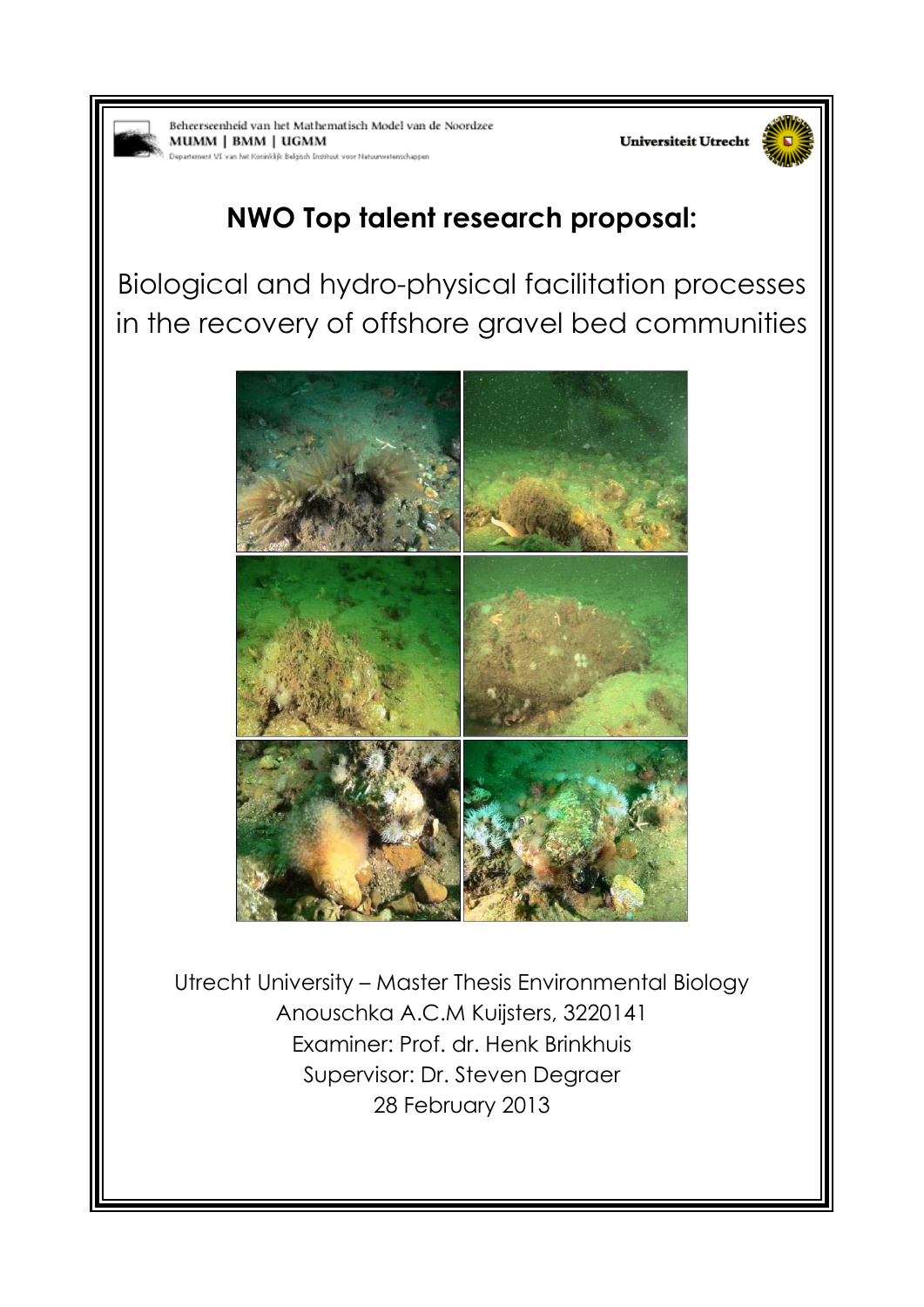# **1. Basic details\* 1**

| 1.1 | <b>Details of applicant:</b>               |                                                                                  |  |  |  |
|-----|--------------------------------------------|----------------------------------------------------------------------------------|--|--|--|
|     | Name + title:                              | Anouschka A.C.M. Kuijsters, BSc. (F)                                             |  |  |  |
|     | Contact address:                           | <b>XXXXXXXX</b>                                                                  |  |  |  |
|     |                                            | <b>XXXXXXXX</b>                                                                  |  |  |  |
|     | Telephone:                                 | <b>XXXXXXXX</b>                                                                  |  |  |  |
|     | E-mail:                                    | a.a.c.m.kuijsters@students.uu.nl                                                 |  |  |  |
| 1.2 | Details of intended supervisor:            |                                                                                  |  |  |  |
|     |                                            | Name + title: Dr. Steven Degraer                                                 |  |  |  |
|     |                                            | Contact address: BMM; Gulledelle 100,                                            |  |  |  |
|     |                                            | <b>B-1200 Brussels, BELGIUM</b>                                                  |  |  |  |
|     | Telephone:                                 | +32(0)27732103                                                                   |  |  |  |
|     | E-mail:                                    | s.degraer@mumm.ac.be                                                             |  |  |  |
| 1.3 | Host University representative (examiner): |                                                                                  |  |  |  |
|     |                                            | Name + title: Prof. Dr. Henk Brinkhuis; Utrecht University                       |  |  |  |
|     |                                            | Contact address: Budapestlaan 4 (room Z308),                                     |  |  |  |
|     |                                            | 3584CD Utrecht, THE NETHERLANDS                                                  |  |  |  |
|     | Telephone:                                 | +31(0)302537691                                                                  |  |  |  |
|     | E-mail:                                    | h.brinkhuis@uu.nl                                                                |  |  |  |
|     |                                            | *1 Only publicly available information is published in order to respect privacy. |  |  |  |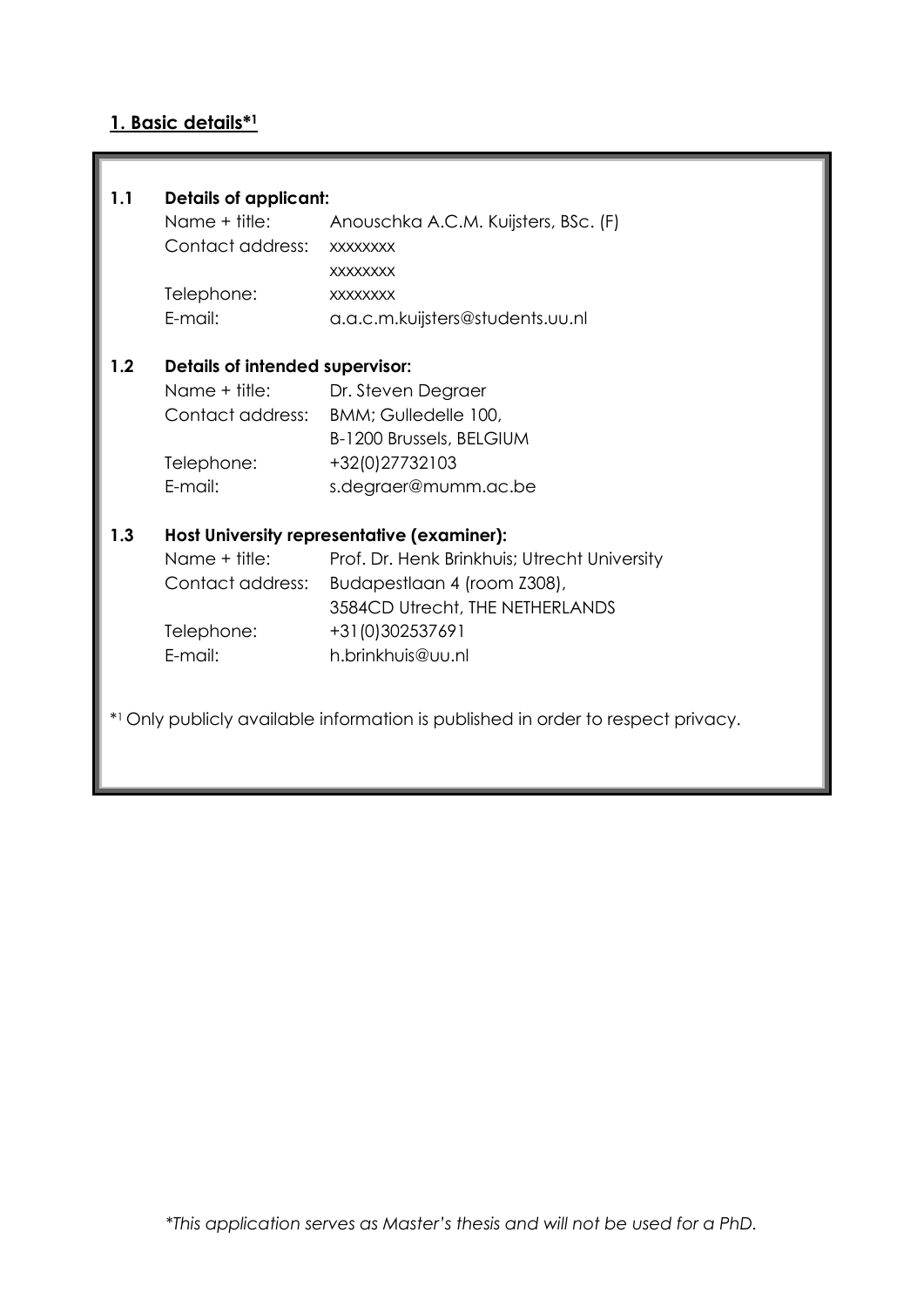# **2. Research proposal**

# **2.1 Research field:** Life sciences

**2.2 Title of research proposal:** "Biological and hydro-physical facilitation processes in the recovery of offshore gravel bed communities."

# **2.3 Summary of research proposal:**

Poorly understood ecological functions of marine 3d-structures and their associated processes will be clarified. We will focus on the importance of 3d-structures and water flow for colonization and succession. In addition, species general colonization capacity will be simulated.

# **2.4 Brief description of research proposal:**

# **Introduction**

Healthy gravel beds are considered to be benthic biodiversity hotspots<sup>13,6</sup>, containing several ecosystem engineering species (EES)14. These species modify the abiotic environment e.g. by creating 3d-structures (biogenic reefs) which increase habitat complexity, resulting in diverse habitats used by a wide array of other species2,5,6,13,14 . This way, gravel beds can serve as reservoir and function as a base to supply other areas<sup>5,6,9,19</sup>.

However, since the last century many of the 3d-structures made by hard substrate forming fauna are either damaged or destroyed, mainly due to beam-trawling or species specific fishing (e.g. the European flat oyster was almost driven to extinction)<sup>1,3,5,9,13</sup>. With the loss of these structures, it is likely that fundamental ecological processes are lost as well: besides the extended biogenic structures, population size and biodiversity in general have severely declined on gravel beds since the introduction of beam-trawling<sup>1,3</sup>. Whether this is directly due to the loss of 3d-structures and suitable habitats, or indirectly, due to high fishing pressure, limited re-colonization or perhaps due to a combination of these, is still unclear. What we do know is that the importance of EES-structures has recently become emphasized<sup>2</sup>.

Previous studies on settlement on (filamentous substrates on) the sea bottom have indicated that colonization can take place passively, by means of hydro-physical facilitation and actively, by means of biological facilitation. Passive facilitation indicates the physical environment regulating the number and types of organisms that can coexist in a community, whereas active facilitation can happen when the organisms in the environment modify it. Although it might differ per species, one does not necessarily exclude the other<sup>2,4,7,10,16,18</sup>.

Although mutual bio-physical interactions are often aimed at the species' own persistence, it might actually facilitate colonization by other species<sup>2</sup>. However, the applicability of this theory to (3d structures on) offshore gravel beds has, to our knowledge, not been researched yet. Therefore, this project will combine ecology and hydro-physiology to create a more accurate understanding of the ecological importance of marine 3d structures and their associated colonization processes.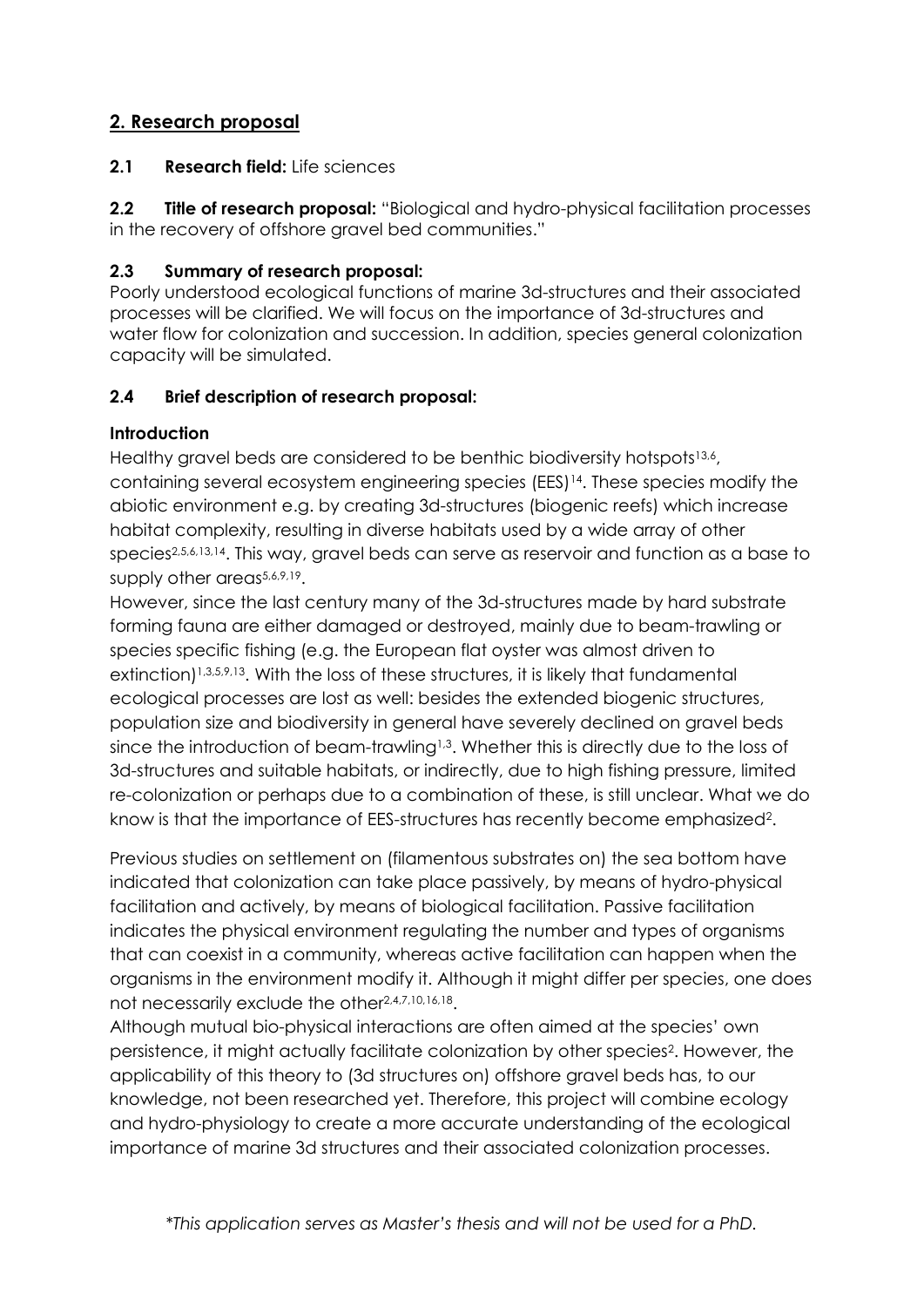#### **Research questions**

The main objective of this research project is to clarify the ecological processes that affect emerging gravel bed diversity and the functions of 3d structures, focusing on the colonization capacity of target species and the importance of 3d structures in the establishment of a marine biodiversity hotspot. Scientific results will be published (see 2.5 for working titles) and used to complement current knowledge of ecological processes and colonization mechanisms in marine gravel beds.

#### *A. Which species can sustainably inhabit emerging gravel beds in the North Sea?*

Although species diversity has decreased in the last century, Haelters *et al.<sup>9</sup>* stated that most of the species that were formerly present in gravel beds have not completely disappeared from the North Sea or surrounding waters. When a habitat is suitable and target species are still present, colonization by these species is theoretically possible<sup>19</sup>. Therefore, to clarify colonization potential, it is important to know: 1) which former inhabitants of gravel beds are currently present in the North Sea or adjacent waters and 2) what is the current colonization potential of these species with regards to habitat suitability?

# *B. What are the key processes behind early colonization of gravel beds?*

When we have identified the colonization potential without fishing pressure, it is possible to go into more detail for key processes behind early colonization. Since each of the successional stages is linked to specific species, we cannot expect all target species to appear simultaneously. However, it might be expected that the appearance of some species attract other species directly or indirectly. Therefore we will clarify: 1) which species occupy early colonization stadia in gravel beds and 2) which ecological functions or successional mechanisms do they portray? Although fishing pressure is not included in the previous research questions, it is and has been an actual threat for species richness and abundance since the last century 1,3,5,13. To include the effects of (beam trawl) fishing that disturbs and moves rocks we will try to answer question 3) what are the differences between the early colonization phases of mobile (disturbed) and non mobile (non disturbed) gravel beds?

# *C. How can 3d-structures in gravel beds explain high biodiversity and density?*

Ecosystem engineering species modify the abiotic environment via their behavior or physical structure<sup>15</sup> . By creating 3d-structures, they increase habitat complexity. This way a broader range of species can be supported by the habitat<sup>11</sup>.

Borsje<sup>2</sup> indicated that epibenthic 3d-structures act as a physical barrier to the current, causing water velocity to decrease, resulting in particle traps. Whether this theory is also applicable on gravel beds is yet to be tested.

Nevertheless, since several marine species are deposited in the same way as passive particles2,7,10, passive, hydrodynamic facilitation is expectedly involved in colonization. However, this does not necessarily lead to suitable habitat, indicating that active habitat selection plays a role<sup>10</sup> and might be influenced by species interaction. To clarify whether complex 3d-structures attract more species than less complex structures and to analyze if and how biogenic and/or geogenic 3d-structures can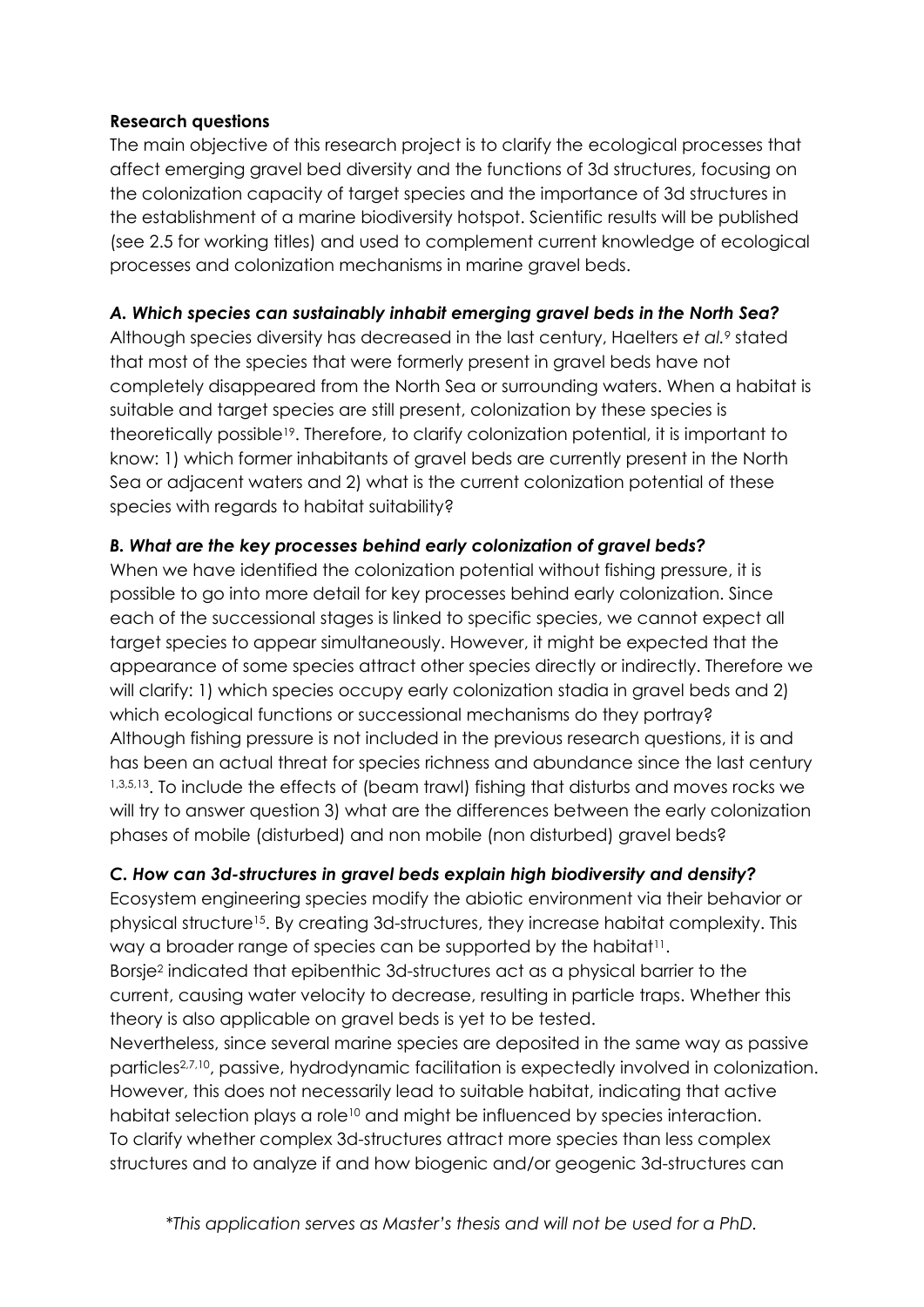explain high biodiversity levels and species density in gravel beds, we will study the relative links to active and passive facilitation: 1) to what extent can high biodiversity in complex 3d-systems be explained by physical processes and 2) what effect does habitat complexity have on the species composition and density?

#### **Methods**

This project will consist of 3 parts: a review of existing literature, data and collections; flume tank and open water experiments; simulations with models that are based on past and present data. The research location is the Hinder area, which is part of the Belgian marine area and therefore directly accessible. This area has been extensively monitored and is often described as biodiversity rich<sup>8,13</sup>. The implementation of "ACTIEPLAN Zeehond"<sup>17</sup> in 2013, which encompasses inter alia the deposition of gravel and stones, ensures direct fieldwork opportunities.

# *A. Which species can sustainably inhabit emerging gravel beds in the North Sea?*

1: Former common inhabitants of gravel beds will be selected from available data and historical collections. Among these we will select species from several succession phases of gravel beds among which fast growing, short lived, pioneer species like *Pomatoceros triqueter* and *Sabellaria spinulosa* (tube worms), slow growing long-lived EES like *Ostrea edulis and Alcyonium digitatum*, encrusting bryozoans like *Conopeum reticulum,* several hydroids, sea anemones, sponges and ascidians as well as echinoderms, introduced species like *Crepidula fornicata* and species that benefit from these habitats in terms of food, shelter and reproduction like fish (e.g. *Clupea harengus*) and marine mammals<sup>6,13</sup>. For the selected target species we will review existing literature<sup>13</sup>, collections<sup>8</sup> and field reports by organizations such as OSPAR.

*2:* Because of high marine connectivity, even species that depend on the sea current for migration should be able to reach almost every gravel bed available in the North Sea. However, since species each have their own survival range of e.g. temperature, not all habitats will be suitable. To test habitat suitability of the Hinder area we will simulate whether the average monthly water temperatures, SPM concentrations and distance to shore match the ranges of our target species. In order to achieve this, available data from literature and collections will be used.

# *B. What are the key processes behind early colonization of gravel beds?*

Because succession may be a very long process, it is not possible to study it entirely in detail during this project. Therefore we will focus on early colonization. We will analyze this in the Belgian windmill zone, where artificial gravel beds will be deposited for nature restoration purposes by the Belgian government. These gravel beds will remain undisturbed by fisheries.

1&2: Early colonization will be monitored in detail for 3 years. In year 1, sampling will be done in March, May, July and October. In year 2 and 3, sampling in May will be skipped. March and October respectively mark the periods before and after the recruitment season, whereas the period outside this period, linked to winter mortality, is less suitable for diving.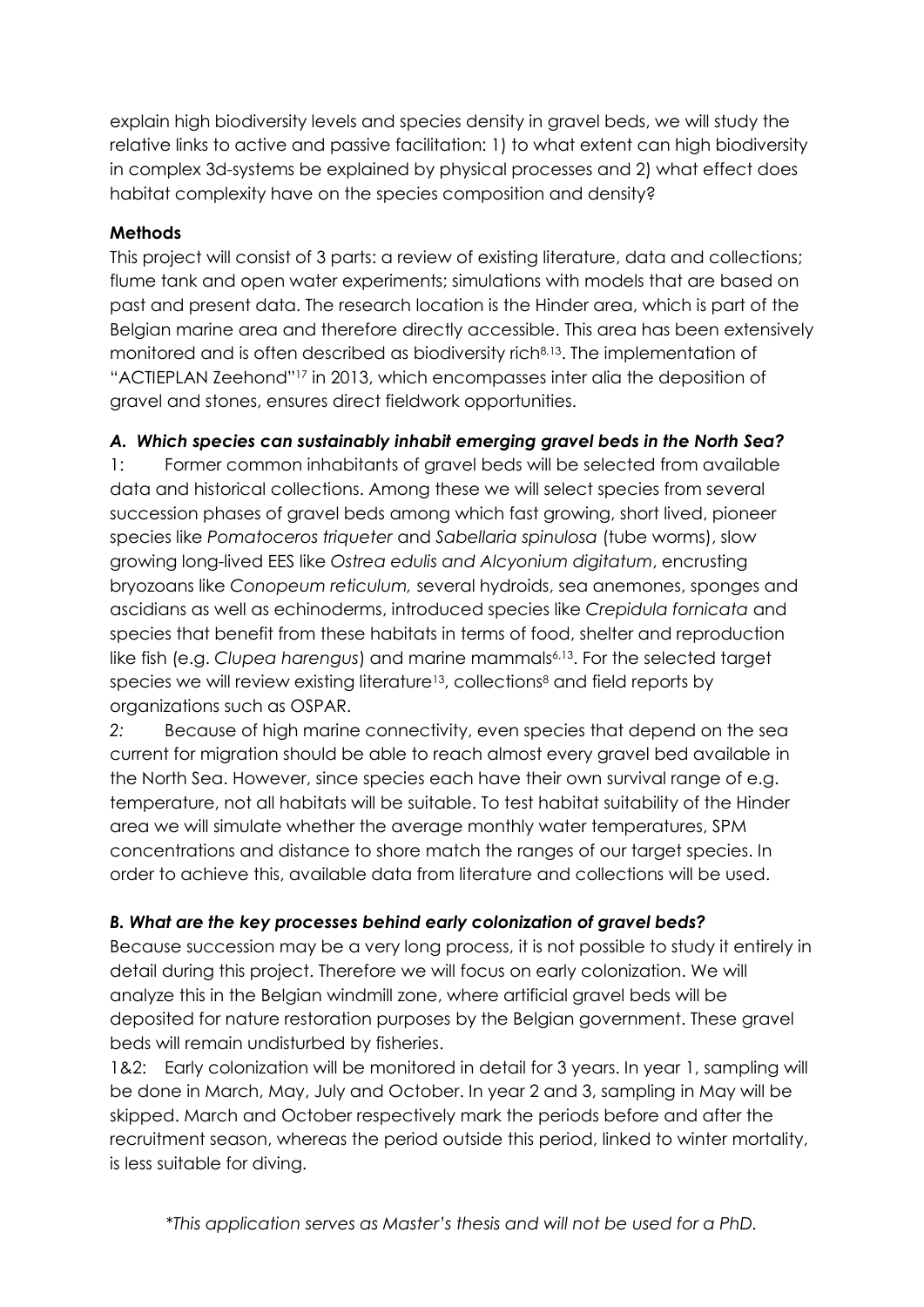To correct for spatial variability, 10 replicas will be collected in the artificial gravel beds by means of random sampling. We will identify species, ecological functions they fulfill regarding species interaction and successional mechanisms they portray: facilitation, inhibition or tolerance. Only if the variation between the samples proves to be high after analyzing three replicas, we will continue with the remaining samples until inter-sample variation (standard deviation) is acceptable.

3: To clarify the differences between the early colonization phases of mobile and less mobile gravel beds we will mark 3 sites of 3x3m in the windmill zone. Here we will simulate realistic disturbance by trawl fishing by turning over this 'mobile' gravel bed 1-3 times per year, after sampling. Like in methods section B1&2, 10 samples will be collected each time, within the inner 2x2m to minimize edge effects. At least three samples will be analyzed in detail.

# **C.** *How can 3d-structures in gravel beds explain high biodiversity and density?*

Slow-growing structure forming fauna are expected to (re)establish on gravel beds without human intervention. However, because it would take a long time to let these structures develop naturally, we will simulate this succession phase with artificial 3dstructures varying in habitat complexity to simulate different stages of succession. Included are: stones with shells, branched structures or brushes, a combination of these and a substrate of oyster shells. Bare stones will be used as a control group.

1: The differences between the physical processes in the control group and 3dstructure groups will be tested experimentally in a flume facility (Leuven Univ., KUL) with the help of Prof. Dr. ir Jaak Monbaliu (engineering sciences, KUL). We will compare water velocity<sup>2</sup> and the relative physical concentration of propagules around the structure<sup>10</sup>. Each structure will be tested three times, by putting them in the middle of the flume for ten minutes and injecting passive particles into several locations of the flume pipe.

2. The effect of habitat complexity on species density will be tested in a flume experiment, as described in C1, by injecting passive particles (luminophores) of different volumes into the flume and analyze where they settle by means of an UVcamera. We will also conduct field experiments by putting the 3d-structures between the gravel beds of the windmill zone and monitor species diversity and density as described in B.

# **Innovation**

The innovative aspects of this project are mainly linked to the combination of data and the interdisciplinary research strategy: linking ecology to hydrodynamics and engineering. We combine the knowledge of experts of these different research fields to enable us to cover a broad spectrum of all processes that are known to play a role in offshore marine gravel beds. That way, this project will render well-founded new knowledge on poorly known marine 3d-habitats and will clarify whether facilitation in these habitats proceeds actively by faunal activities, passively by hydro-physiological processes, or by a combination of these two.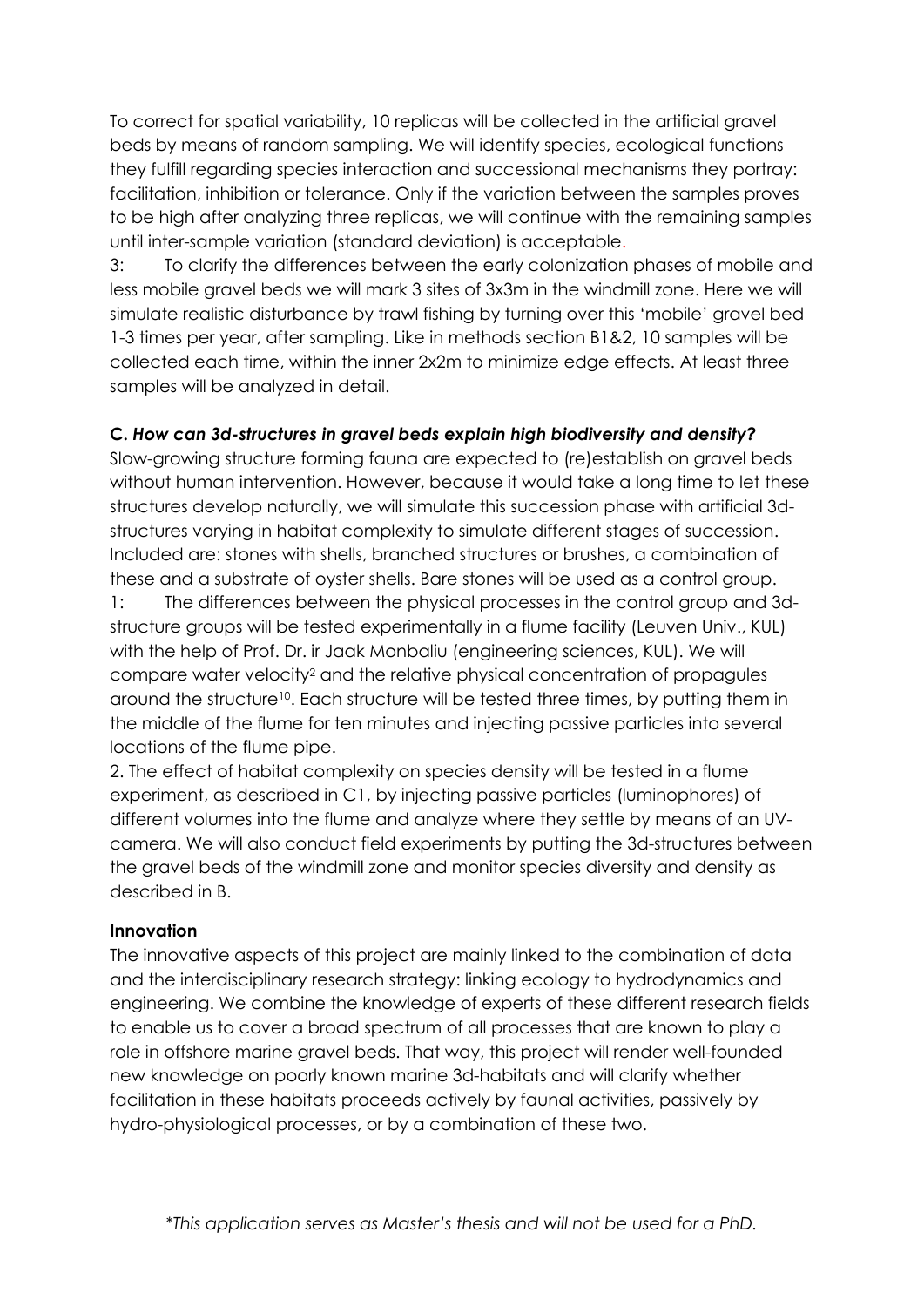#### **Relevance for science, technology or society**

This project will be beneficial from socio-economical as well as scientific points of view. Not only will this research provide a better understanding of species interaction and ongoing processes in gravel beds, which are among the most diverse ecosystems in the North Sea, it will also help clarifying possibilities for sustainable restoration of the biodiversity and functions of these systems. By restoring these gravel beds they can again support a source population of fish, squid, lobster and other commercial food resources that have become scarce over the years. This will have positive effects for fisheries and reduces the depletion risk of valuable marine resources.

#### **Literature references**

1. Bergman, M.J.N., Duineveld, G.C.A., Lavaleye, M.S.S. (2005). Longterm closure of an area to fisheries at the Frisian front. Nioz-rapport 2005-6.

2. Borsje, B.W. (2012) Biogeomorphology of coastal seas – How benthic organisms, hydrodynamics and sediment dynamics shape tidal sand waves.

3. Buhs, F. and Reise, K. (1997). Epibenthic fauna dredged from tidal channels in the Wadden Sea of Schleswig-Holstein: spatial patterns and a long-term decline. Helgoland Marine Research 51:343-359. 4. Butman, C.A. and Grassle, J.P. (1992). Active habitat selection by *Capitella* sp. I larvae. I. Two-choice experiments in still water and flume flows. Journal of Marine Research 50:669-715.

5. Degraer, S., U. Braeckman, J. Haelters, K. Hostens, T. Jacques, F. Kerckhof, B. Merckx, M. Rabaut, E. Stienen, G. Van Hoey, V. Van Lancker & M. Vincx (2009). Studie betreffende het opstellen van een lijst van potentiële Habitatrichtlijngebieden in het Belgische deel van de Noordzee. Final report i.o.v. FSP Environment, Marine Environment. 93 pp.

6. Degraer, S., P. Adriaens, W. Courtens, J. Haelters, K. Hostens, T. Jacques, F. Kerckhof, E. Stienen, N. Vanermen & G. Van Hoey (2010). Bepalen van instandhoudingsdoelstellingen voor de beschermde soorten en habitats in het Belgisch deel van de Noordzee, in het bijzonder in beschermde mariene gebieden. Final report. FSP Environment, Marine Environment. 132 pp.

7. Fleeger, J.W., Yund, P.O., Sun, B.(1995). Active and passive processes associated with initial settlement and post-settlement dispersal of suspended meiobenthic copepods. Journal of Marine Res. 53:609-645. 8. Gilson, G. (1900). Explorations de la Mer sure les côtes de la Belgiques en 1899. Mémoires du Musée Royal d'Histoire Naturelle de Belgique, I, Bruxelles, 81pp. (Incl. physical collection at RBINS)

9. Haelters, J.; Kerckhof, F.; Houziaux, J.-S. (2007). De aanduiding van mariene beschermde gebieden in de Belgische Noordzee : een mogelijke uitvoering van OSPAR aanbeveling 2003/3 door België. Koninklijk Belgisch Instituut voor Natuurwetenschappen: Brussel. 46 pp..

10. Harvey, M. and Bourget, E. (1995). Experimental evidence of passive accumulation of marine bivalve larvae on filamentous epibenthic structures. Limnology and Oceonography 40:94-104.

11. Hauser, A., Attril, M.J., Cotton, P.A. (2006). Effects of habitat complexity on the diversity and abundance of macrofauna colonizing artificial kelp holdfasts. Marine Ecology Progress Series 325:93-100. 12. Houziaux J.-S., Degrendele K., Norro A., Mallefet J., Kerckhof F. and Roche M. (2007). Gravel fields of the Western Belgian border, southern bight of the North Sea: a multidisciplinary approach to habitat characterization and mapping. Proceedings of the conference "UAM2007 - Underwater Acoustic Measurements: Technologies and Results", Heraklion, Crete:847-854.

13. Houziaux, J.-S., Kerckhof, F., Degrendele, K., Roche, M. & Norro A. (2008). "The Hinder banks : yet an important region for the Belgian marine biodiversity?" ('HINDERS'). Belgian Science Policy Office, Final report. 123 pp. + 131 pp. annexes.

14. Jones, C.G., Lawton, J.H., Shachak, M. (1994). Organisms as ecosystem engineers. Oikos 69:373-386. 15. Jones, C.G., Lawton, J.H., Shachak, M. (1997). Positive and negative effects of organisms as physical ecosystem engineers. Ecology 78:1946-1957.

16. Kern, J.C., Taghon, G.L. (1986). Can passive recruitment explain harpacticoid copepod distributions in relation to epibenthic structure? Journal of Experimental Marine Biology and Ecology 101:1-23.

17. Ministerie van de Noordzee (2012). Actieplan ZEEHOND: van defensief naar offensief milieubeleid in de Noordzee.

18. Pawlik, J.R., Butman, C.A., Starczak, V.R. (1991). Hydrodynamic facilitation of gregarious settlement of a reef-building tube worm. Science 251:421-424.

19. Townsend, C.R. (1989). The patch dynamics concept of stream community ecology. Journal of the North American Benthological Society 8-36-50.

*Total number of words: 1918 (excl. references).*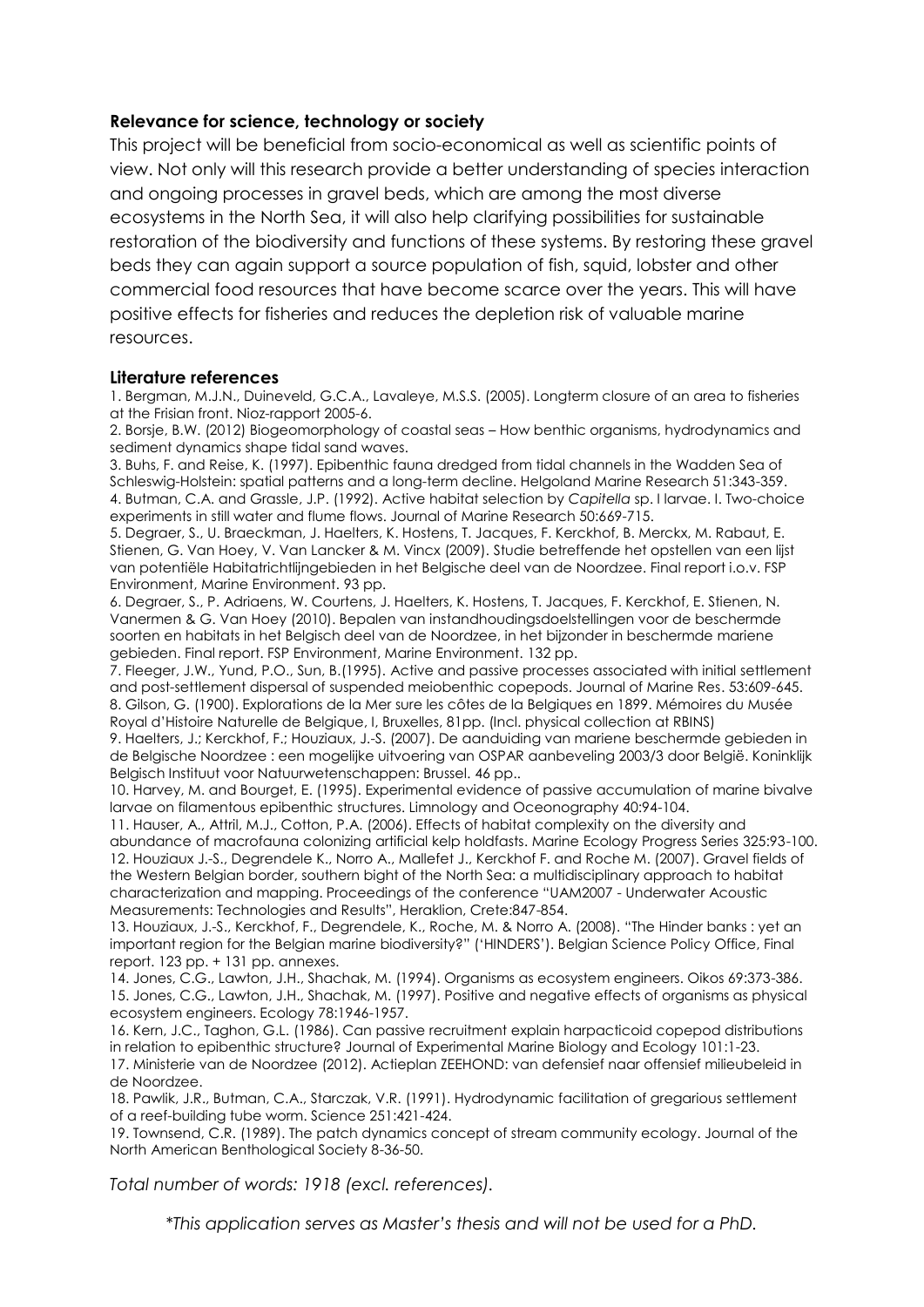# **2.5 Plan of work**

| Year               | <b>Research activities</b>                                                                                                                                                                                                                                                                                                                                |  |  |  |
|--------------------|-----------------------------------------------------------------------------------------------------------------------------------------------------------------------------------------------------------------------------------------------------------------------------------------------------------------------------------------------------------|--|--|--|
| 2013<br>start Sep. | Preparation of experiments (B&C); Literature review (A & general)                                                                                                                                                                                                                                                                                         |  |  |  |
| 2014               | Simulations (A); flume experiments (C); sampling (B); paper writing.                                                                                                                                                                                                                                                                                      |  |  |  |
|                    | Output:<br>A1 - Working document: "The current presence of former gravel-bed<br>inhabiting species."<br>A2 - Scientific paper: "Colonization potential of former gravel bed inhabiting<br>species in the North Sea."                                                                                                                                      |  |  |  |
|                    |                                                                                                                                                                                                                                                                                                                                                           |  |  |  |
| 2015               | Flume experiments (C); result analysis; publication C1&C2 sampling<br>(B); paper writing.<br>Output:<br>C1 - Scientific paper: "Hydro-physiological processes as driver of species<br>richness and density in complex 3d-systems."<br>C2 - Scientific paper: "The role of habitat complexity in species composition<br>and density in marine 3d-systems." |  |  |  |
|                    |                                                                                                                                                                                                                                                                                                                                                           |  |  |  |
| 2016               | Sampling (B); result analysis; paper writing.<br>Output:<br>B1+2 - Scientific paper: "Ecological functions of early colonizing species in<br>offshore gravel beds of the North Sea."<br>B3 - Scientific paper: "Differences in early colonization phases of mobile and<br>non-mobile gravel beds in the North Sea."                                       |  |  |  |
| 2017<br>until Aug. | Final dissertation                                                                                                                                                                                                                                                                                                                                        |  |  |  |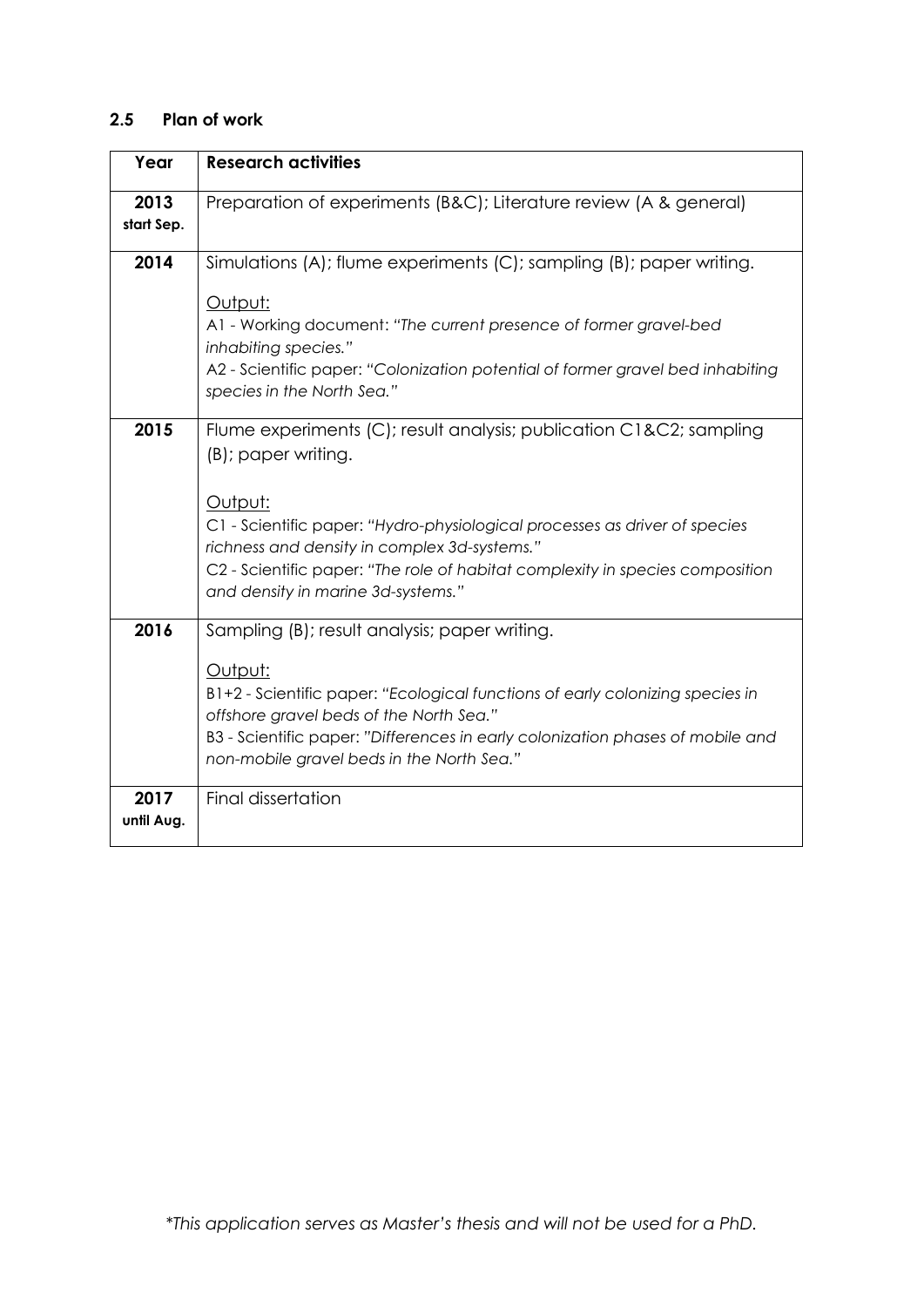# **3. Cost estimates**

#### **3.1 Budget**

|                          | Sep.2013 | 2014     | 2015                     | 2016     | Aug.2017                 | <b>Total</b> |
|--------------------------|----------|----------|--------------------------|----------|--------------------------|--------------|
| Staff <sup>1</sup>       | (€1.520) | (€7.600) | (€6.080)                 | (E5.700) | (€3.040)                 | (E23.940)    |
| Applicant <sup>2</sup>   | €9.400   | €28.200  | €28.200                  | €28.200  | €18.800                  | €112.800     |
| Non staff <sup>3</sup>   |          |          | $\overline{\phantom{0}}$ |          | $\overline{\phantom{a}}$ |              |
| Bench fee <sup>4</sup>   | €1.500   | €1.000   | €1.000                   | €1.000   | €500                     | €5.000       |
| Equipment <sup>5</sup>   | €2.000   |          |                          |          | $\overline{\phantom{a}}$ | €2.000       |
| Consumables <sup>6</sup> | €2.500   | €1000    |                          |          |                          | €3.500       |
| Travel <sup>7</sup>      | €833     | €2.500   | €2.500                   | €2.500   | €1.667                   | €10.000      |
| Other <sup>8</sup>       | €2.167   | €2.000   | €2.000                   | €2.000   | €1.333                   | €9.500       |
| Total                    | €18.400  | €34.700  | €33.700                  | €33.700  | €22.300                  | €142.800     |

# **Specification of requested funds:**

**1.** Guidance by MUMM and expert participation will be in kind. Experts will be involved approximately 15 days in total (6 days in year 1/2, 5 days in year 2/3 and 4 days in year 3/4 at a rate of ~€380/day, a memorandum.) MUMM will provide guidance at the same fee, approximately 12 days per year, a memorandum. **2.** The graduate school of life sciences (UU) website states that the applicant receives €2.062-2.638 per month, increasing per year. This equals an average of €2.350 per month, which is used for these calculations.

**3.** Boatman and diving buddy will be arranged through MUMM (volunteers).

**4.** The bench fee is standard fee of €5.000 in total. This is spread over the project with the biggest part in the first year, to purchase materials.

**5.** Diving gear will be bought in year 1. Renting is possible (except for dry-suit), but evenly or more expensive. Flume tank, flow velocity meters, UV-camera and analyzing software will be provided by KUL, free of charge. Underwater camera will be borrowed from MUMM.

**6.** Includes local transportation. Ship time is provided by the Flemish and Belgian Federal government (in kind), whereas artificial gravel banks are provided by "plan ZEEHOND", an initiative of the Belgian Ministry of the North Sea. Sampling material, rocks and 3d- structures (~20x) are estimated at €1.000. Gabions with oyster shells are estimated at €1.500. Luminophores are estimated at €1000 (€25-50 per kilo).

**7.** Transportation and participation fees of symposia and training in Europe. Included are 8 trainings and 12 symposia (estimated at ~€500 on average).

**8.** Includes laptop incl. software purchased in year 1 (∼€1.500) and unforeseen costs (€2.000 per year).

# **3.2 Costs exceeding the grant**

The maximum amount of the grant is 180 k€. Costs exceeding the maximum grant must be met by the university. University guarantees to meet additional costs and to provide support services and supervision. No, extra costs will be met by the MUMM in context of the Habitat Directive objectives.

# **3.3 Other Grants**

Have any other grants for this project or for the applicant been requested either from NWO or from any other institution? No.